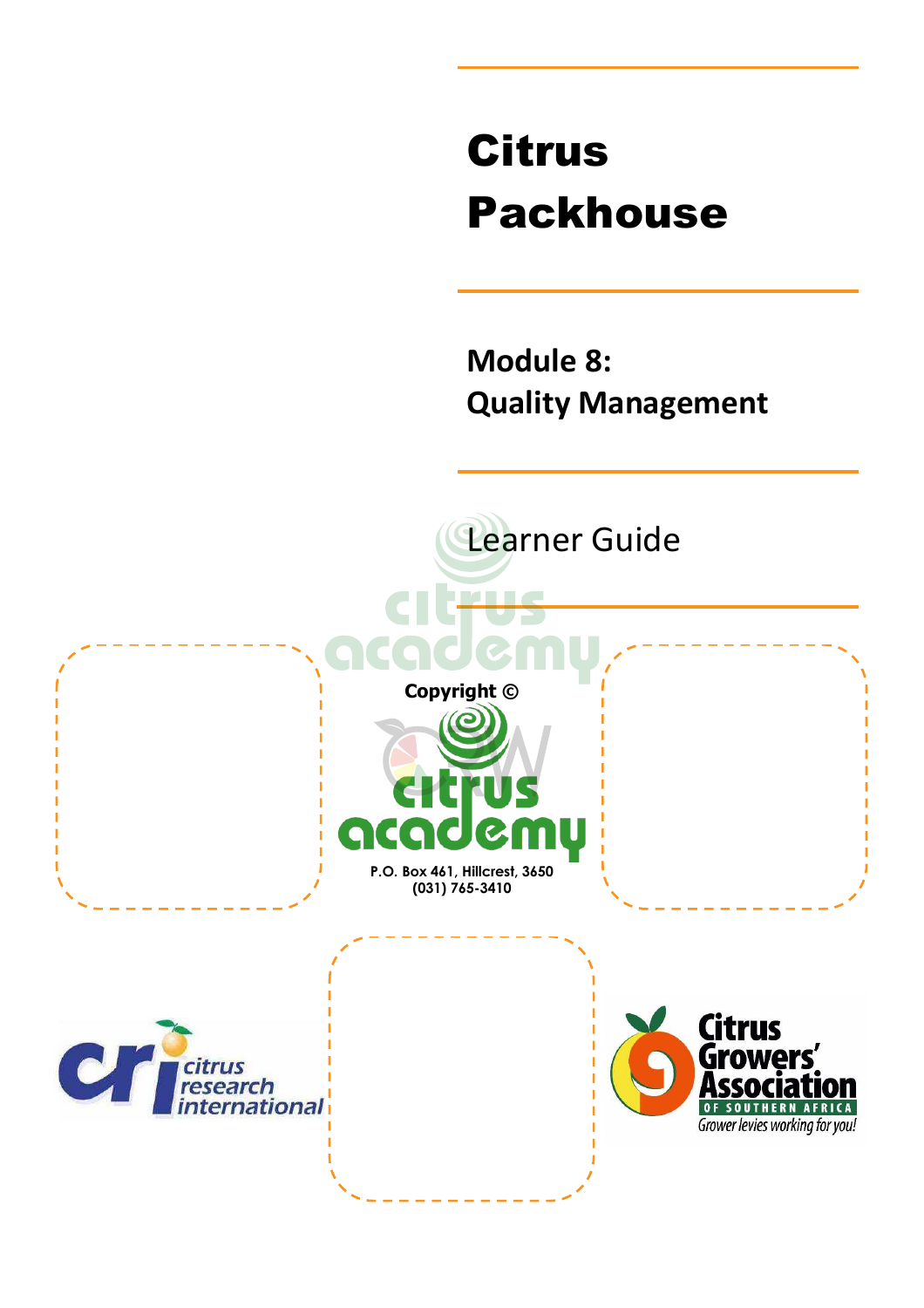**© Citrus Academy NPC**  1 st edition 2022

The content of this module is based on audio-visual material produced by the Citrus Academy.

**Scripted by:**  Jacomien de Klerk

#### **Visual material production:**  Sagritex (Pty) Ltd

**Additional information sources:**  Citrus Research International

**Project coordinator:** Citrus Academy (Jacomien de Klerk)



#### **Disclaimer**

By accepting this document and reading its contents you agree to be bound by the terms of this disclaimer.

The use of the contents of this document and the accompanying visual material is at your own risk. Neither the Citrus Academy nor Citrus Research International nor the Citrus Growers' Association warrant that the content of this document or the visual material is suitable for your intended use or that it is free of inaccuracies or omissions. The opinions and advice expressed in this document and the visual material are not necessarily those of the Citrus Academy, Citrus Research International or the Citrus Growers' Association. The Citrus Academy, Citrus Research International and the Citrus Growers' Association, their directors, officers, employees, agents and contractors shall not be liable for any loss or damage of any nature suffered by any person as a direct or indirect result of the use of, or inability to use, any advice, opinion or information contained in this document or the visual material, or any misrepresentation, misstatement or omission, whether negligent or otherwise, contained in this document and the visual material.

You indemnify the Citrus Academy, Citrus Research International and the Citrus Growers' Association against any claim by any third party against the Citrus Academy, Citrus Research International and the Citrus Growers' Association, their directors, officers, employees, agents or contractors arising from, or in connection with, the use of, or reliance on, the contents of this document and the visual material. It is your responsibility to determine suitability of the contents of this document and the accompanying visual material for your intended use.



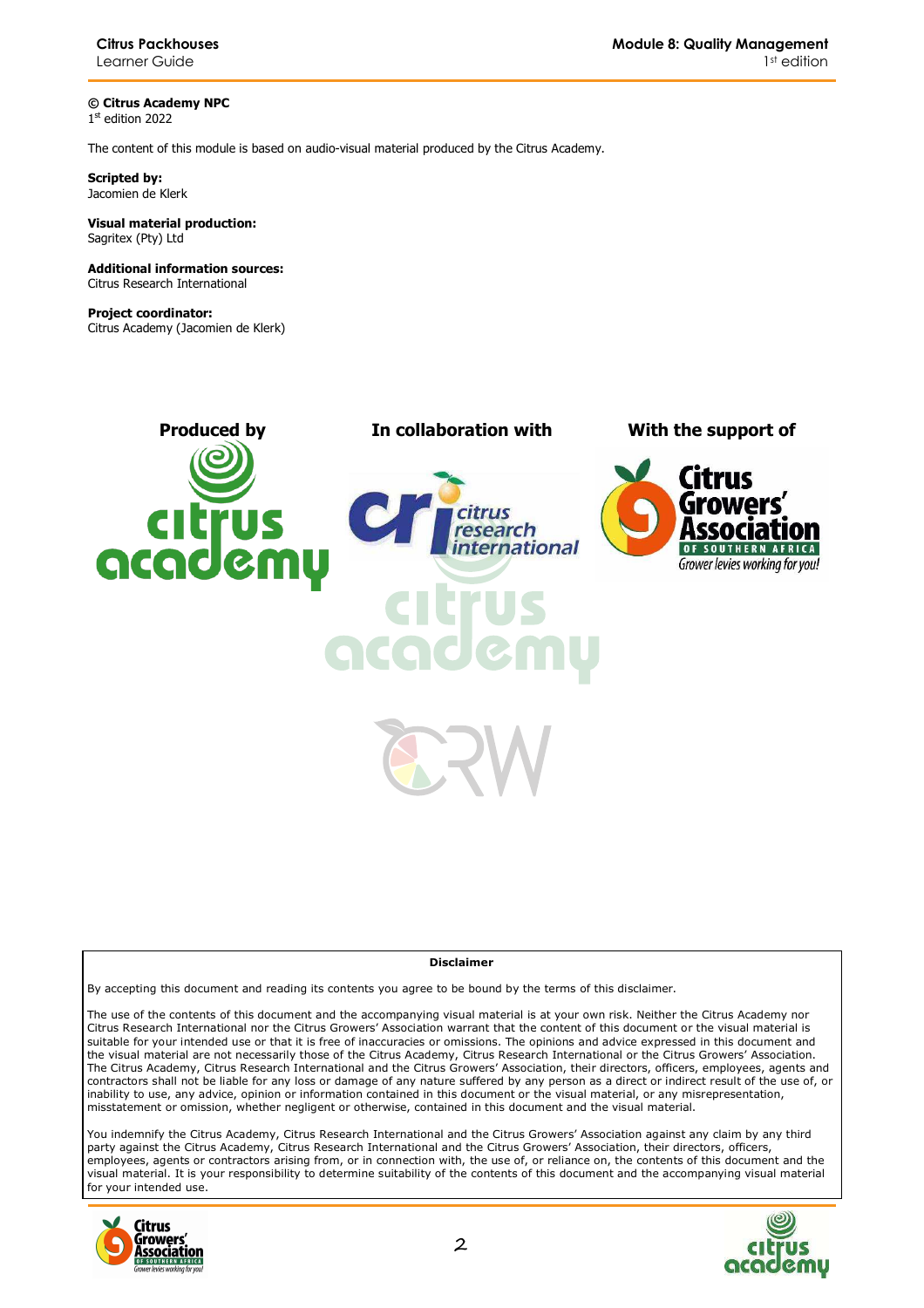## Contents

| Introduction                             | 4 |
|------------------------------------------|---|
| Packhouse Accreditation                  | 4 |
| <b>Fruit Intake Assessment</b>           | 5 |
| <b>Internal Quality Assurance System</b> | 5 |
| <b>Quality Supervision</b>               | 6 |
| <b>Quality Control Points</b>            | 6 |
| <b>Retention Samples</b>                 |   |
| <b>PPECB Inspections</b>                 |   |
| Conclusion                               | q |





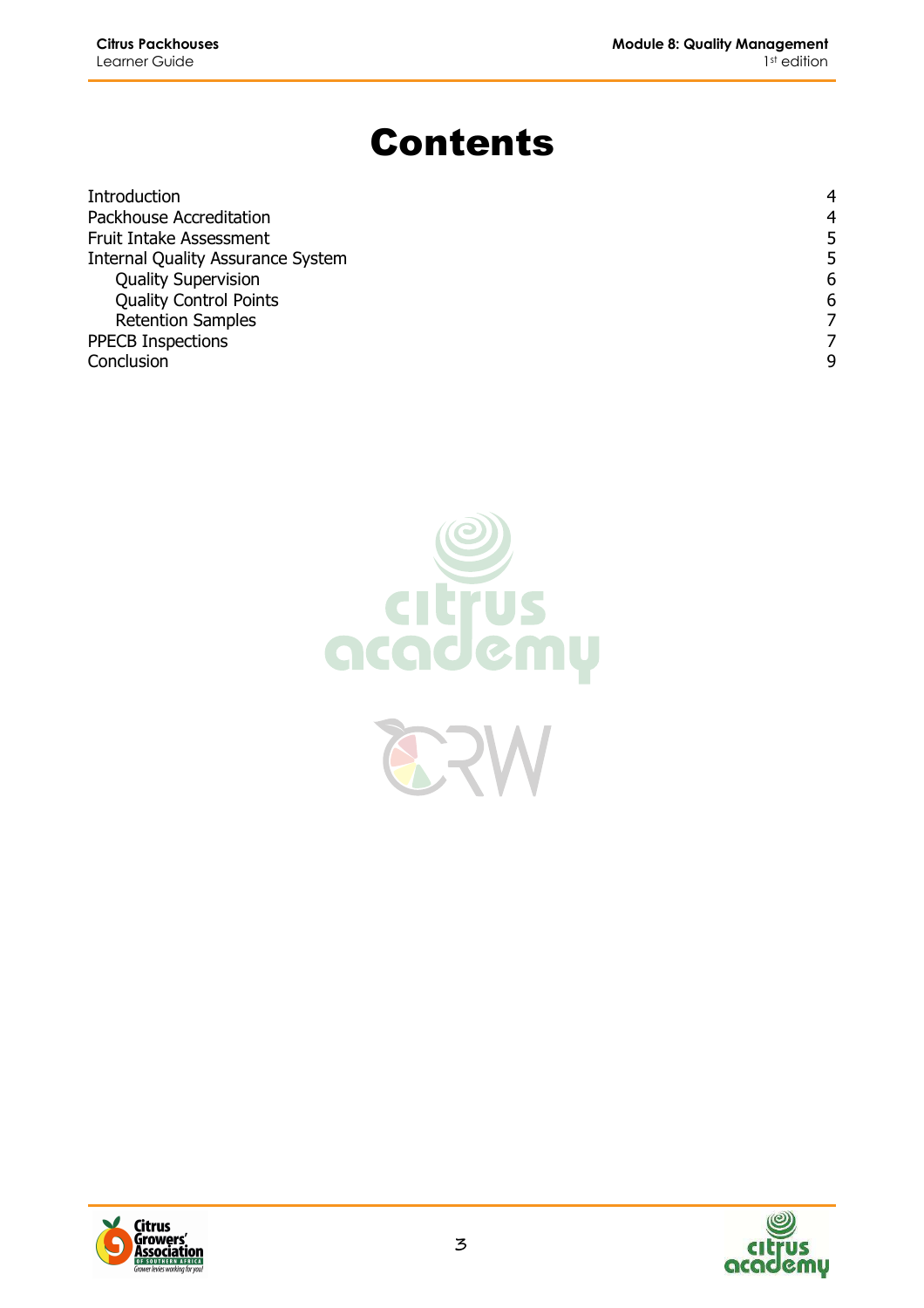#### **Introduction**

We have now looked at the complete packhouse process, from where fruit is received to the point where it has been packed in cartons and stacked on pallets. The last step, before the pallets can be loaded for transport, is inspection and approval for export by the PPECB.

But end-point inspections are only part of the quality management system in a packhouse. The essential components of the system also include accreditation, fruit intake assessments, and internal quality assurance systems. The final product inspections not only verify the suitability of the product for export, but also provide information about how well the quality management systems are performing. If the packhouse product consistently meets the quality requirements, the product quality management systems are functioning well.

The purpose of quality management in the packhouse is twofold. Firstly, it aims to ensure that fruit leaving the packhouse is safe for human consumption and will not expose any person handling or consuming it to undue food safety risks. Secondly, it aims to ensure that the final product leaving the packhouse complies with the regulated Standards and Requirements for export fruit, and with the Standards and Requirements of the target market and overseas client. In the module on sorting and grading we look at export standards and requirements. Please review this module to ensure you understand these concepts.

### **Packhouse Accreditation**

Packhouses must maintain high food safety standards to ensure that their products will not cause harm to any person eating or handling them. SA GAP certification is the minimum food safety requirement for any packhouse to operate, including those that only pack for the local market. Export target markets and clients require packhouses to be certified by additional accreditation schemes.

The most common of these are GLOBALG.A.P., which applies to on-farm packhouses, BRC with HACCP as a requirement, and SIZA. It is also quite common to have additional food safety checks, as required by the specific buyers whom the packhouse supplies. Audits for accreditation schemes are done by external, independent certification bodies. More information about all these schemes is readily available.

GLOBALG.A.P. is a global organisation aimed at ensuring safe, sustainable agriculture by creating a set of standards for good agricultural practices. One of these models is the Produce Handling Assurance (or PHA) standard, which applies specifically to cooling, packing, re-packing, handling, and storage facilities. GLOBALG.A.P. also offers add-on certifications, such as GRASP, which is the GLOBALG.A.P. Risk Assessment on Social Practice. These add-ons are sometimes required by clients such as supermarket groups.

BRC certification is now required by most leading food retailers. The standard was developed by the British Retail Consortium, or BRC, and aims to assess the ability of food processing facilities, including packhouses, to comply with food safety standards and demonstrate due diligence. BRC audits focus on the processes and systems in the packhouses. The principal requirements of the BRC standard are the adaptation of HACCP, having a documented quality management system, and demonstrating control of factory environmental standards, products, processes and personnel.

HACCP stands for Hazard Analysis Critical Control Point. The primary goal of HACCP is to prevent problems from occurring by proactively identifying and pre-empting possible hazards. The seven principles of HACCP are hazard analysis, identifying critical control



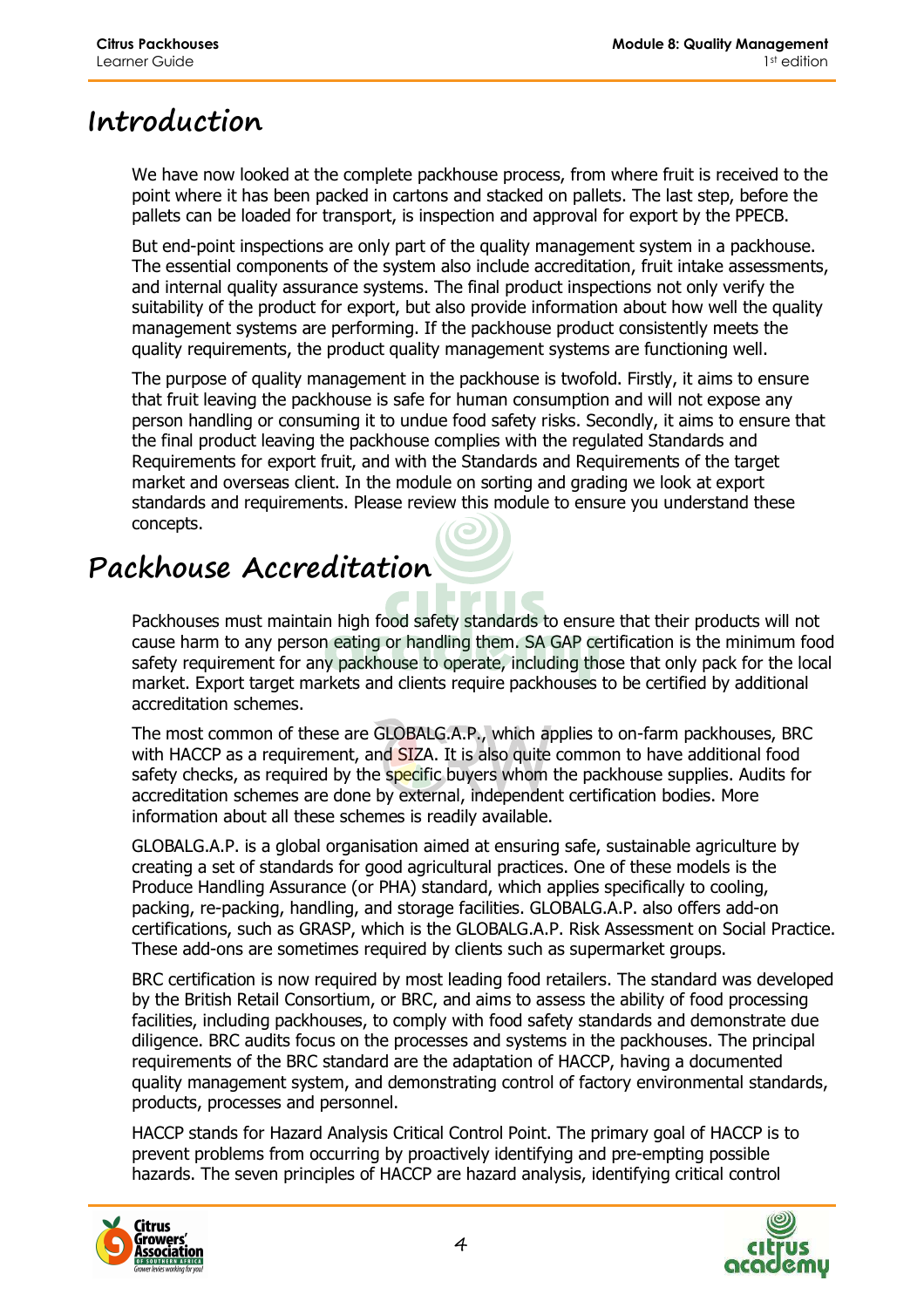points, establishing critical limits, monitoring procedures, taking corrective actions, verification procedures, and recordkeeping and documentation.

SIZA stands for the Sustainability Initiative of South Africa. SIZA is a non-profit company which was established by the fruit industry. It provides a Standard and system to measure and communicate the performance of the businesses on ethical and environmentally sustainable practices. Third party auditors verify this performance as part of the overall approach to provide stakeholders with the required assurance.

Accreditation systems may seem to be just another compliance requirement, but it can and should be used as an opportunity to improve the operational standards of the packhouse by benchmarking it against others, with audits as an objective assessment of current practices.

Occupational health and safety is an important component of accreditation systems, in addition to being a regulatory requirement as all packhouses have to comply with the Occupational Health and Safety Act. Packhouses are highly industrialised environments, with equipment, machinery, vehicles, and agrochemicals that can cause injury to workers and visitors. Measures aimed at limiting the probability of injury must be in place and enforced, and notices must be put up to create awareness about possible hazards.

#### **Fruit Intake Assessment**

A fruit intake assessment is done at receiving. When the packhouse starts tipping the first fruit from an orchard, a sample of the fruit is analysed to determine the average quality and size range. This information is used to make decisions about the packhouse process, such as how many sorting stations to use. If the fruit is of good quality with a high pack-out percentage, less sorting on the line is required.

In addition to this assessment of external quality, the quality control officer conducts tests to determine the internal quality of the fruit in the intake sample. In the module on sorting and grading during the discussion on internal quality factors, we describe in detail how these tests are conducted. This information is recorded and used to verify that the fruit meets minimum export Standards for internal quality.

The quality control officer also conducts a cull factor analysis, which can be done with the intake sample, but can also be done with a sample taken after the washing system, when it might be easier to identify marks on the fruit. For the cull factor analysis, the fruit deemed unfit for export is sorted according to the reason for being unfit. These reasons may include under- and oversize, colour, pest or disease damage, decay, and fruit injury, with special attention to picking injuries. Fruit with pest and disease damage is further separated per the type of damage. This information is recorded, and feedback is given to the production unit.

#### **Internal Quality Assurance System**

Every packhouse needs to implement a quality assurance system with components that ultimately guarantee overall product quality. In this sense, the packed and palletised fruit is the product, while quality refers to the quality of the fruit itself – whether it is safe, protected from postharvest diseases, and complies with market standards and requirements –, the quality and soundness of the packing material, and the quality of packing, palletisation and marking practices.

The perfect product looks as follows: The right number and quality fruit, packed using packing material that complies with packing material specifications, with the right number of cartons stacked neatly and squarely in the correct stacking pattern, on a sound pallet that complies with specifications, with strong corner pieces precisely on the corners and resting



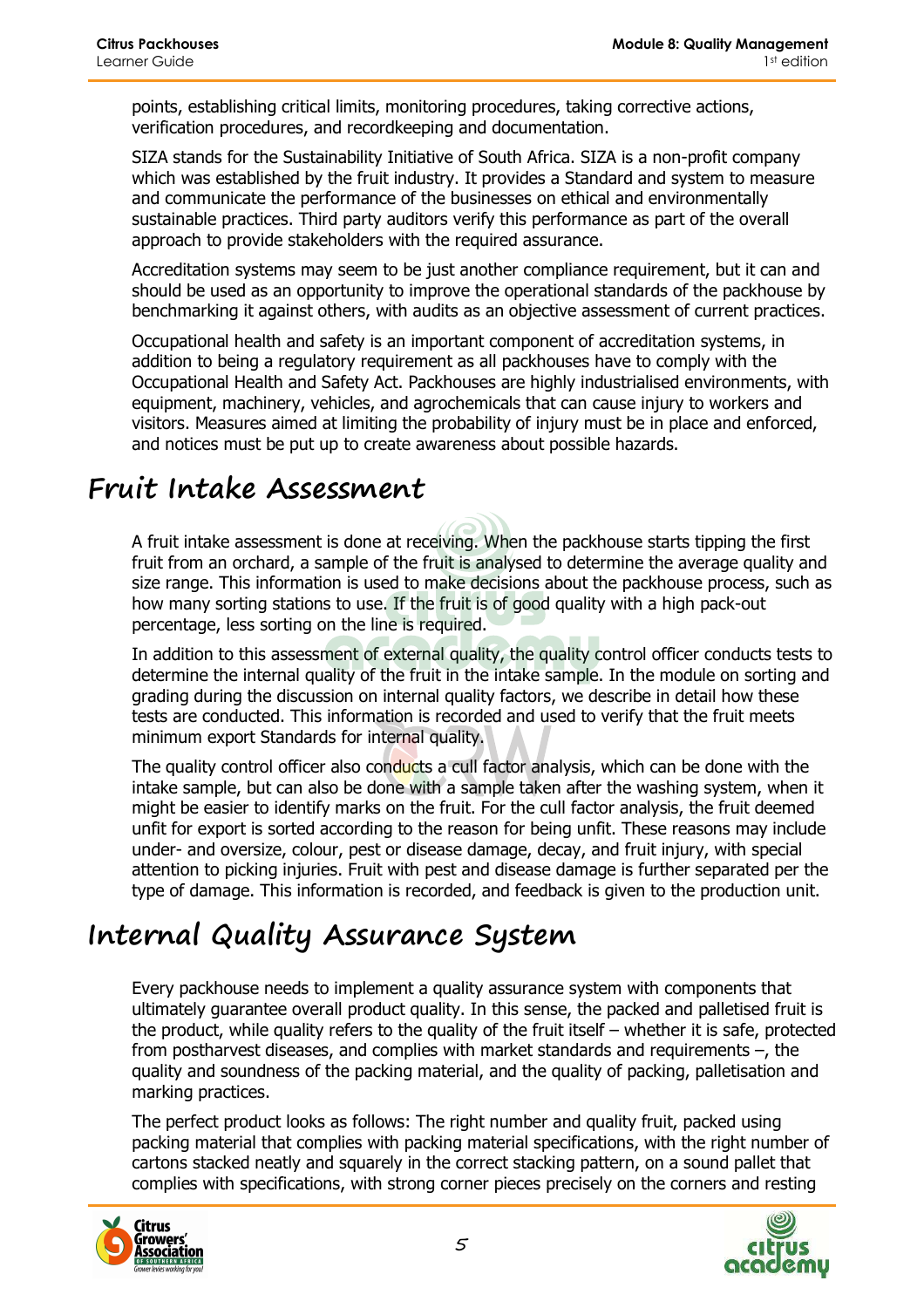on the pallet, strapped together with the right number of straps in the prescribed positions, with a pallet cap and securing sheets in place if required, and with labels on every carton stuck down squarely and neatly without any peeling corners. This is what a quality assurance system must aim to achieve with every single pallet that leaves the packhouse.

The principle of quality-at-source is fundamental to quality assurance. This is where every person who handles any part of the final product or controls any part of the process that impacts on product quality, takes responsibility for maintaining quality in that moment, prior to external control or supervision. This requires that every person in the packhouse must fully understand the impact that their actions can have on the final product.

#### **Quality Supervision**

Supervisors and section managers are principally responsible for quality assurance in their particular section of the packhouse process. It is up to them to monitor and correct the behaviour and actions of the workers in their sections, and to ensure that the quality assurance system is maintained. They are also responsible for doing spotchecks, such as on packing material, fruit quality, and stacked pallets.

Every packhouse also has quality control officers who are responsible for monitoring quality control points to ensure that processes are running within set parameters, thereby ensuring that product quality is being maintained throughout.

#### **Quality Control Points**

The number of quality control points differs from packhouse to packhouse, but as many of these points should be put in place as is necessary to assist with operations, and to give comfort that process and product quality is being monitored well enough to ensure consistently high performance of the packhouse.

One way of verifying that processes are running within set parameters is by taking fruit samples at various quality control points along the packline and checking that sorting and grading practices are accurate. This may include samples taken right after the main sorting stations from the main line and from the processing lines, as well as samples taken by the automated grading machine from any of the categories it is grading at the time. These samples are analysed by the quality control officer to determine whether the correct standards are being applied by the sorters and grading system. An approach that uses regular and random sampling patterns is encouraged to ensure the performance is being monitored thoroughly.

Other quality control points that are monitored closely are the settings for the degreening chambers, and parameters such as pH, temperature, and the concentration of actives in the drench, washing system and fungicide treatment solutions. In some packhouses this is done by the quality control officers, but in some cases the packline manager has this responsibility.

An important quality control point is at the packing tables. Quality control officers regularly inspect packed cartons of fruit to assess whether they meet market standards and requirements, and whether the fruit inside the cartons corresponds with the label on the carton.

The final quality control point is after palletisation, when all stacked pallets should be checked to verify that they comply with the quality standards that the packhouse sets for its final product. Remember, never let a pallet leave the packhouse that you are not proud to claim as your own, and happy to call proudly South African.



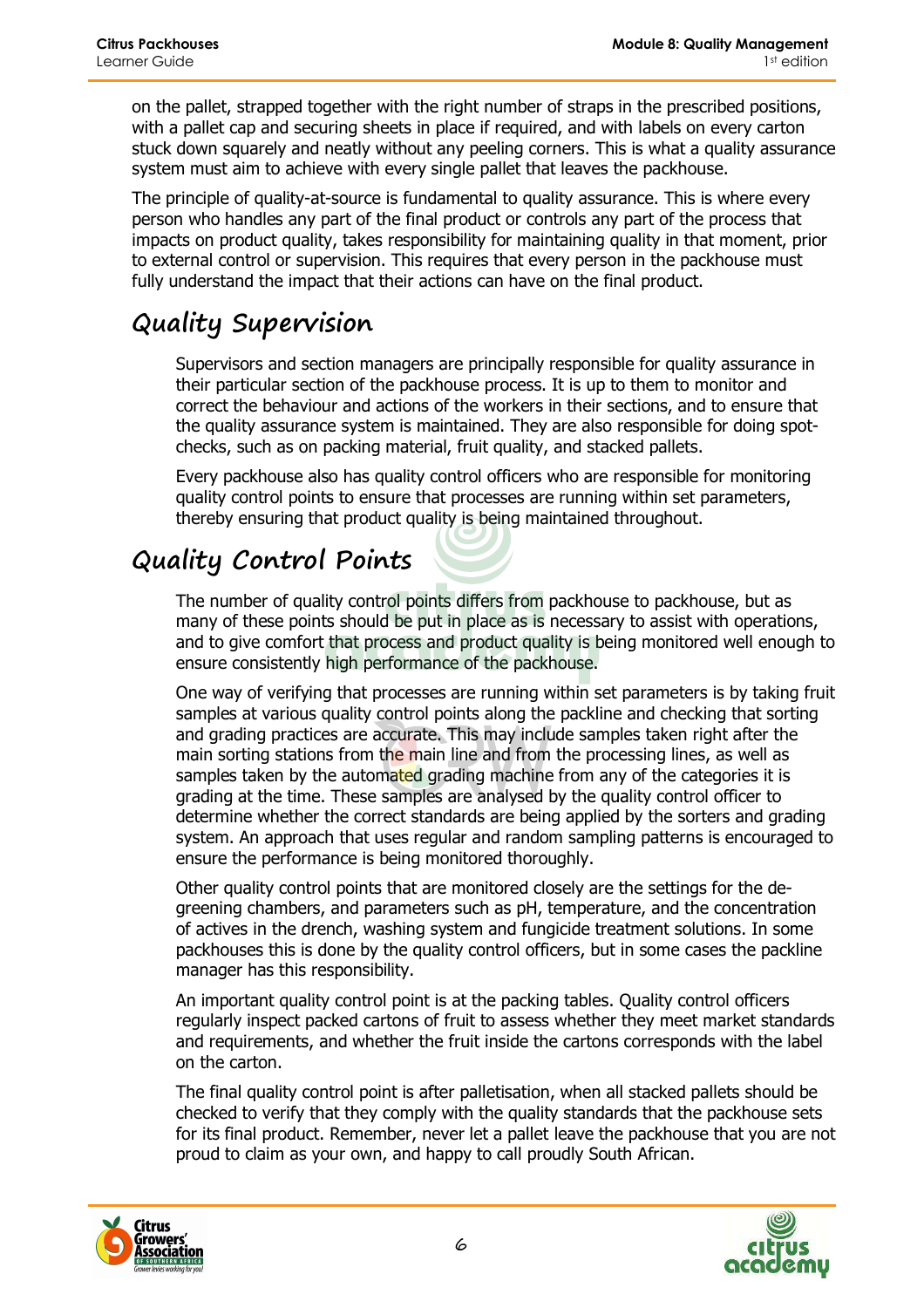#### **Retention Samples**

Best practice is for the packhouse to keep one carton from every consignment of fruit that is dispatched, until the consignment reaches its destination, and is accepted. This is called a retention sample. Retention samples are the last important component of quality assurance. They allow the packhouse to monitor fruit quality even after a consignment leaves the packhouse door. If the packhouse management detects quality issues with the retention samples, they can choose to divert the consignment in question to a different market.

Retention samples are kept in special rooms, which can be cooled or at ambient temperature, depending on the quality parameters for which the packhouse wants to monitor. The main purpose of retention samples is to verify reports and claims from the fruit importer. For instance, if there is a claim that the fruit in a consignment exceeds maximum residue levels, the fruit in the retention sample can be tested to verify whether this is the case. Likewise, if there is a claim that the fruit in the consignment does not meet the export standard, the retention sample can be assessed to verify the claim.

#### **PPECB Inspections**

The Perishable Products Export Control Board, or PPECB, is a public entity that is the mandated certification agency for perishable products intended for export. The PPECB delivers inspections and food safety services assigned to it by the Department of Agriculture, Land Reform and Rural Development, or DALRRD. The European Commission also recognises the South African inspections by the PPECB as equivalent to that of the European Union inspection bodies, which means that less frequent checks are performed at the port of import into the EU.

The PPECB provides two types of inspection services used by the citrus industry, namely quality inspection services at packhouses, and cold chain services.

The first purpose of packhouse quality inspections is to ensure compliance with Export Standards, and the quality and shelf-life of the fruit. The second purpose is to verify compliance with phytosanitary requirements. Note that the PPECB will only inspect against the regulated Export Standard, and not against any specific Standards set by a client or export agent.

At the start of season, the PPECB conducts a facility inspection, during which they verify that the packhouse and production unit is registered with DALRRD, that valid food safety certificates are in place, that registrations for special markets have been done where required, and that the packhouse facility is suitable for packing export citrus and has the required equipment for inspection. These facility requirements include sufficient space, reliable electricity supply and potable running water supply, sufficient light on the packhouse floor, sufficient inspection space and equipment, lockable cupboards, safe storage space for flammable material such as packing materials, and so on. Throughout the season, the packhouse must ensure that the PPECB inspection area and equipment are compliant with the requirements. A checklist, which also includes specific requirements for specific kinds of fruit, is used during this inspection.

Throughout the season every pallet of fruit that is packed in the packhouse must be inspected and passed for export by PPECB inspectors before it can be transported to the port. When the packhouse has a consignment ready for inspection, it sends a request to the local PPECB office. To ensure a quick response and avoid delays, the PPECB stations



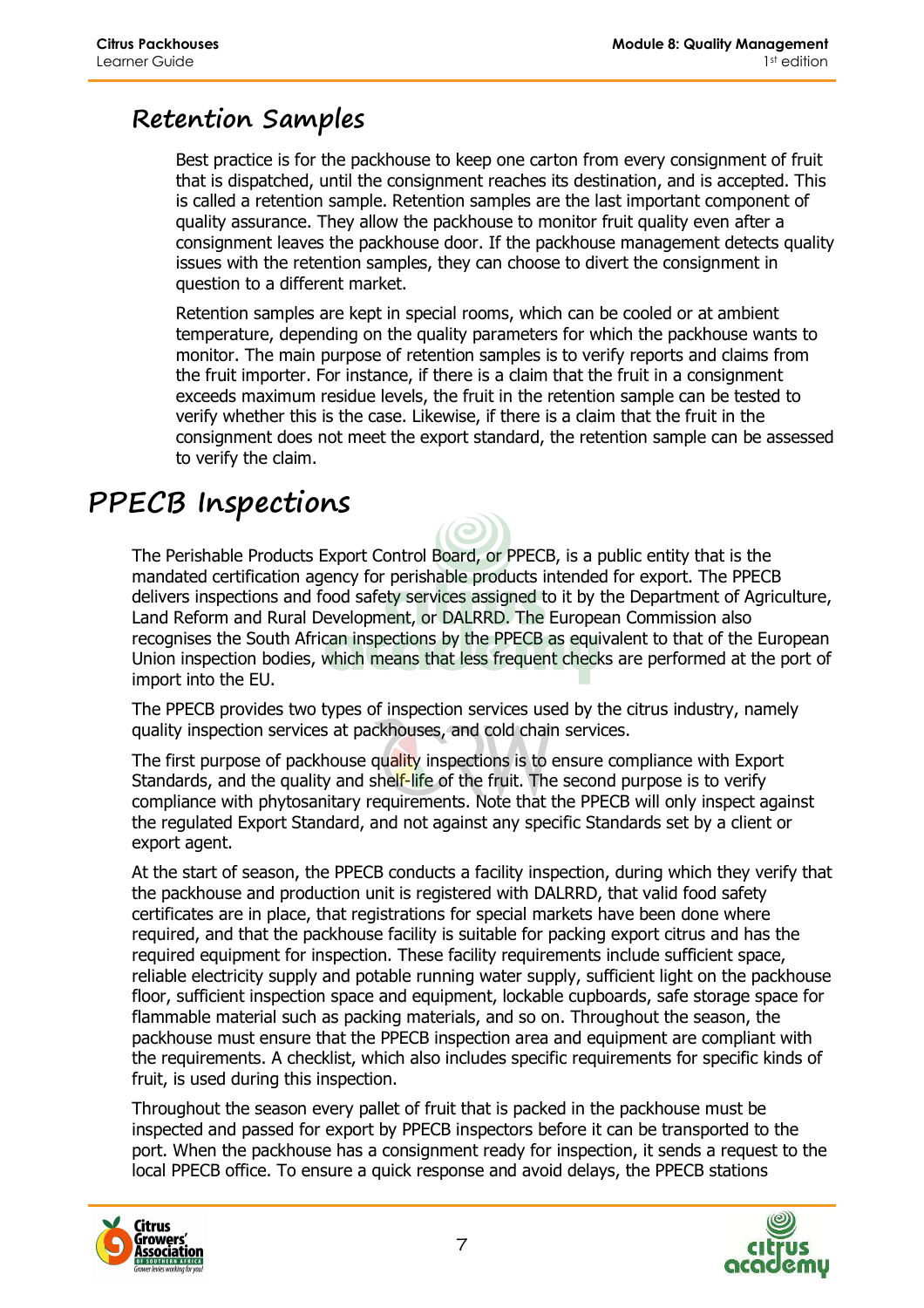inspectors in all citrus-growing areas throughout the season, and even places inspectors permanently at large packhouses.

In preparation for inspection, the inspector is given the consignment note for the fruit to be inspected so that the correct standards can be applied. The consignment note can be in hardcopy or an equivalent electronic file containing the same information. It is essential that the document or file contains all the relevant, correct information, and is readily available to the inspector. If the fruit is destined for a special export market, this will also be indicated. Pallets destined for special and normal markets should be in separate consignments.

Special markets refer to export markets that have specific quality, marking and inspection requirements. These special requirements are based on bilateral agreements with these countries, and form part of the regulated Export Standards. The requirements for special markets change from time to time, and it is important that packhouse management and the quality assurance team are familiar with any special requirements for their target markets. Special market requirements can be found on the DALLRD website.

For phytosanitary markets, fruit inspections also include checking for the presence of specific pest insects and disease symptoms, as per the requirements of the specific market.

For most markets, a standard inspection procedure is employed. A sample of 2% of the cartons on a pallet or consignment is taken. The boxes are marked carefully to ensure that they can be returned to the correct place, so that traceability is maintained. The carton is opened, and the fruit is examined by the inspector. The number of fruit that is examined from each carton depends on the target market. The evidence and outcome of the fruit inspection are captured electronically, or manually on finding sheets.

If a PPECB inspector is certified as competent for a kind of fruit, such as citrus, it means that they have been trained on the Export Standard for that kind of fruit for each export market. They undergo intensive theoretical and practical training, after which they work under the supervision of a senior inspector until they are competent to work alone. Inspectors always carry the Standards and Requirements with them as a reference while doing inspections.

The inspector also verifies that all the cartons on the pallet comply with marking requirements, especially for special markets. For this reason, it is important to make sure that the inspector has access to all sides of every pallet. Note that labels must never be stuck over one another, as superimposing of labels is not allowed in many markets and can lead to rejection of the consignment.

If the inspectors find that the fruit in the consignment complies with the relevant Standard that is applied, the consignment note is stamped, and each pallet is marked as approved for export. If pallets are loaded into a container at the packhouse, the PPECB inspector monitors the loading process, provided that they are a competent cold chain inspector as well. The inspector seals the container.

Maximum residue level, or MRL, samples are taken once at the start of packing for each production unit for each fruit type, after which samples are taken every three weeks. The PPECB inspector takes the samples for MRL testing during the inspection of the first consignment. The MRL analysis is conducted by a certified laboratory officially recognised by DALRRD. The sample is tested for all actives on the MRL list applicable to the specific target market. The results are received within four days, but the consignment from which the sample was taken can be despatched to the port in the meantime. The grower is informed of the outcome of the tests. In case of non-conformance, a follow-up sample is taken and analysed, and the frequency of sampling for that fruit type is increased.

The outcome of a quality inspection is valid for 28 days for oranges and grapefruit and for 21 days for soft citrus after the inspection is conducted. If the fruit is delayed in the port or cold store for longer than this, it must be re-inspected to verify that the fruit quality still complies